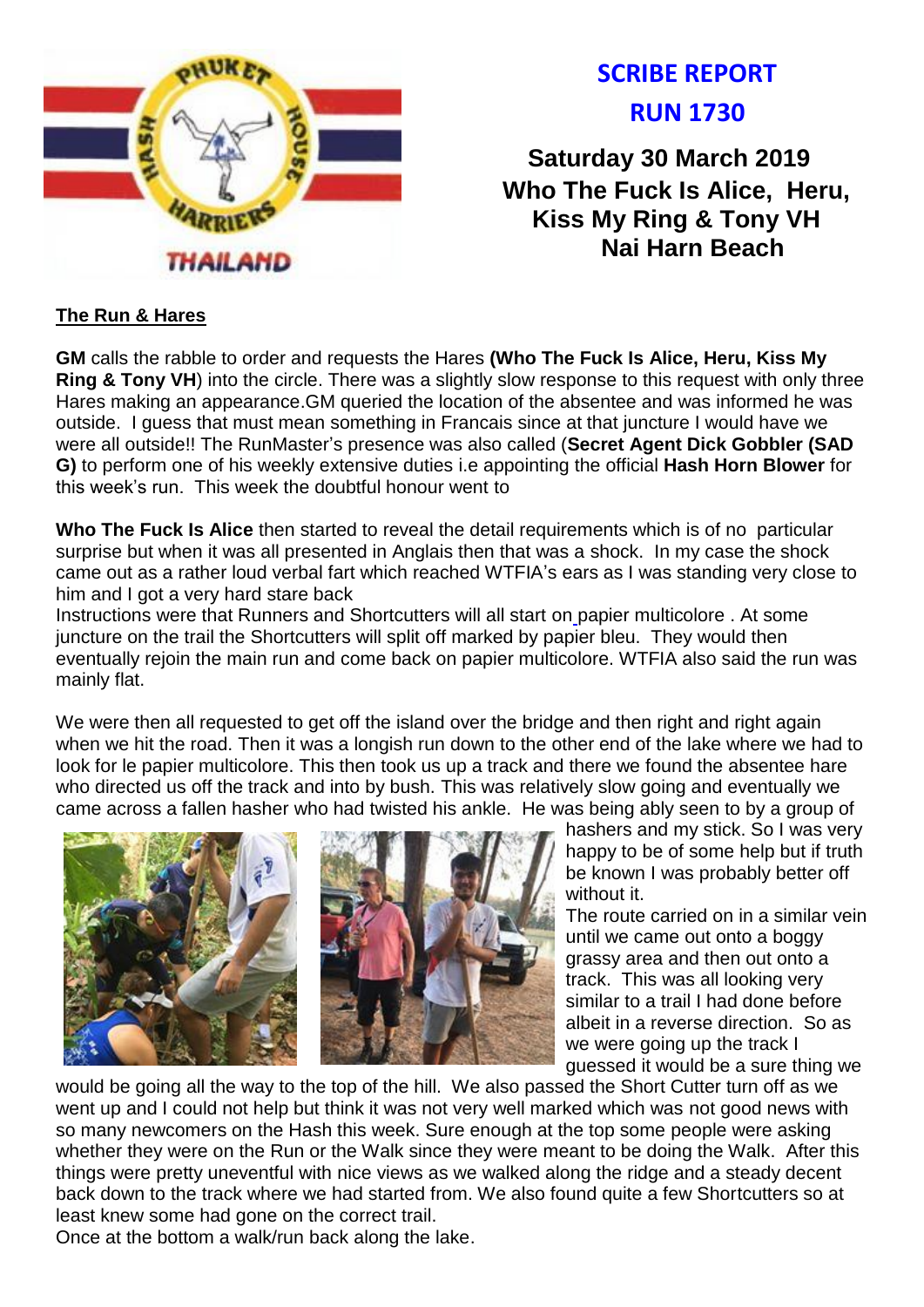# **The Circle**

**GM** called the circle to order and invited **Just In Beaver** in for non stop yabbing and **Repressed One** for late night shopping

The Hares invited into the circle. No comments of the run. Given a beer and also given a Merci Beaucoup for their good efforts. **Fungus** invited in to see what a VH looks like, No wrinkles etc.

#### **Official Business**

**Virgins** – To many to count but thought to be 20 and probably all French. Sounds like rent a crowd by the French Connection. All called in for their induction but only 10 could be found. Then they had to be given a demo by Phuket Hashers how to be inducted.. Much screaming from some of the virgins – mainly the men!!

No hash T shirts – various oiks brought into the circle for a beer for not having an . Butt Cycle was spotted changing into a non hash T-shirt so he could get a free beer. He was duly iced for his efforts

Incoming virgins – another 10 arrived so further round of inductions ensued

### **Hash Names**

First in was – 2691 – Keith who was awarded the name of **Pocket Billiards**

Next in was 2595 – Robert who was awarded the fine name of **Incontinent Maigret**

Last but not least were Couple – **Franck** and **Virginie** who had completed – 30 runs and 2 hares. **GM** picked up on the subject of tattoo's as Franke was sporting a few. He then started to give a diatribe thinly described as a history lesson explaining the various meanings of tattoo in particular a military tattoo. He had made further investigations and derived that it came from the Dutch in the  $17<sup>th</sup>$  Century.

At this juncture all Dutch people were called into the circle ably represented by Tulips and Su Su Nonna.

And still the diatribe continued with GM eventually admitting he had lost the plot so opened it up to the circle for name suggestions.

This was brought to a rapid conclusion with the fine names of Cockhead & Cockhead Sucker being awarded.

#### **Announcements:**

Lesser Dipshit announced the Tinmen run on 3<sup>rd</sup> April which would comprise separate trails for the Runners and the Walkers.

#### **Repressed One** achieved 100 runs

#### **Steward Spot – Fungus**

The Hares were called in for a beer

GM and BH were called in since Fungus had it on good authority that there had been conniving at last committee meeting about him doing too many hares – so why not make him a steward for one week - that would save at least one haring opportunity!.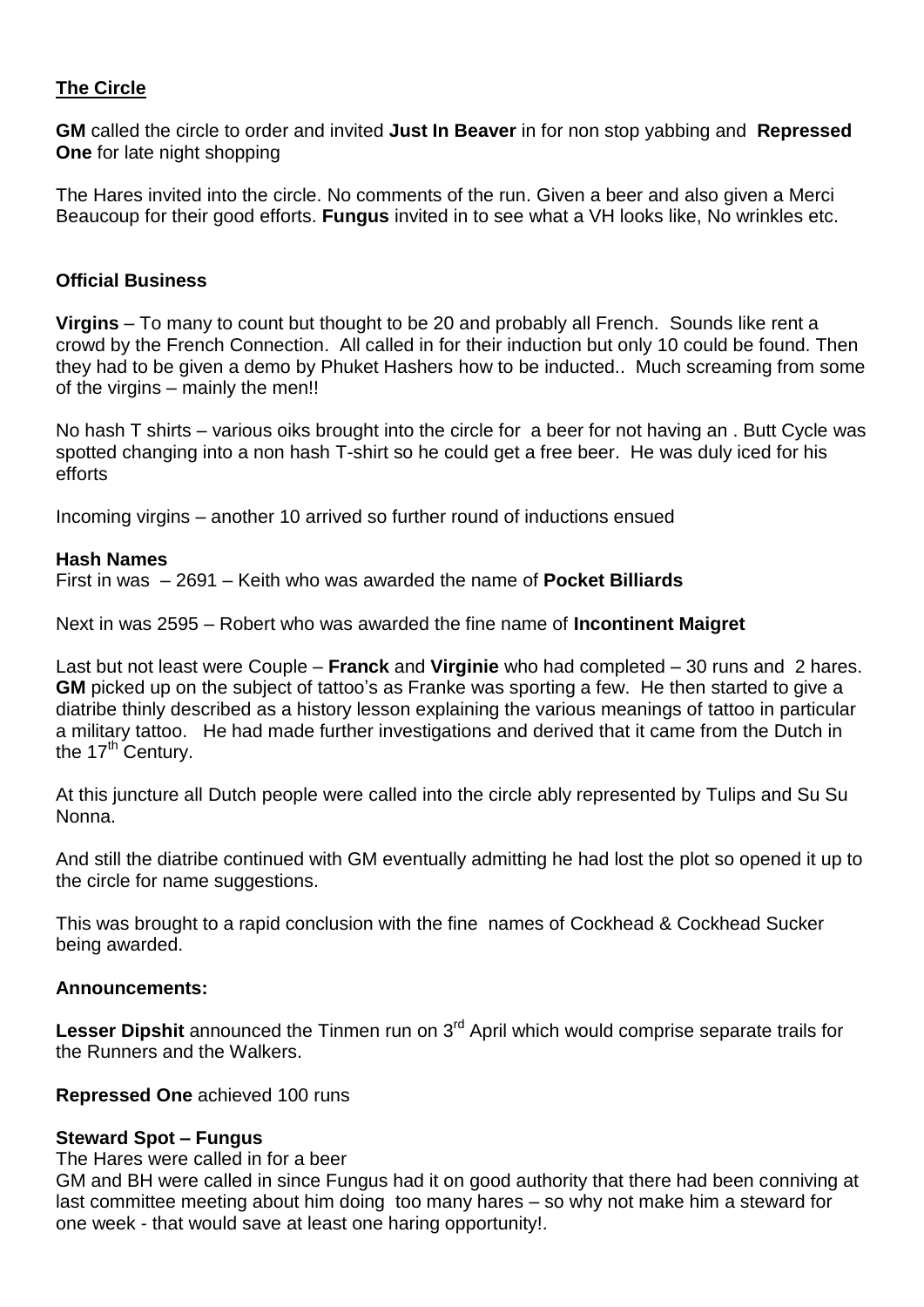**Invisible Man** and **Billy No Mates** were called in as representative Registrars. **The Mighty Quim** had been asked what would make his volunteering more palatable – his response was ice cold beer, So to address this he put **IM** and **BNM** on the ice and their ice cold beer would be served up shortly.

**Repressed One** was called in and asked what he did in his role as Hon Sec – his main role was putting the Heading picture on Hash Facebook page.

**Fungus** read out a list of people and if they were not at the run then a tinman should step in as a representative. Once assembled they asked what they all thought they had in common – well it was that they had all hared with Fungus. So how can he have possibly been accused of Hare Hogging at the committee meeting with such a spread of Hashers being involved. Boos and shouts of derision came back to him from the circle especially when **Fungus** also revealed that this group of people represented a Hare Beer expenditure of Baht 5,000. Perhaps on a more sobering thought the attached image is perhaps what drinking too many Hare Beers does for you. Sad to say but looks like **Fungus** still needs a few more Hare Beers before he looks that good!!!:



**Masarap** and **FA Cup** were called in as the Pinky twins – no photos available

**Invisible Man** and **Energiser Bunny** did the X Ray vision skit**. IM** donned the magic glasses and **EB** had to select a name from the hat. **Pole Position** was selected and invited into the Circle. **IM** was asked to identify what colour bra she was wearing. He said grey and when revealed by **PP** was 100% correct.

#### **Returners & Departers**



#### **Run Offences**

**GM** called in **Campari** for yet again being late for the run

**Tootsie** - Hares in the circle – saw two hares on the run. One was VH Tony and the other was **Hash Horn Franke** who went reccying with the 'official' hares

**Dr, Jekyll** - **Fungus** called in for bringing a lady Tinman into his list of representative Hares.

Point of order that there could not be a lady Tinman. **Lesser** had to step in and explain that in fact such a situation had occurred.

**Nut Cleaver** – called in the Hares for being out and out liars

#### **RunMaster**